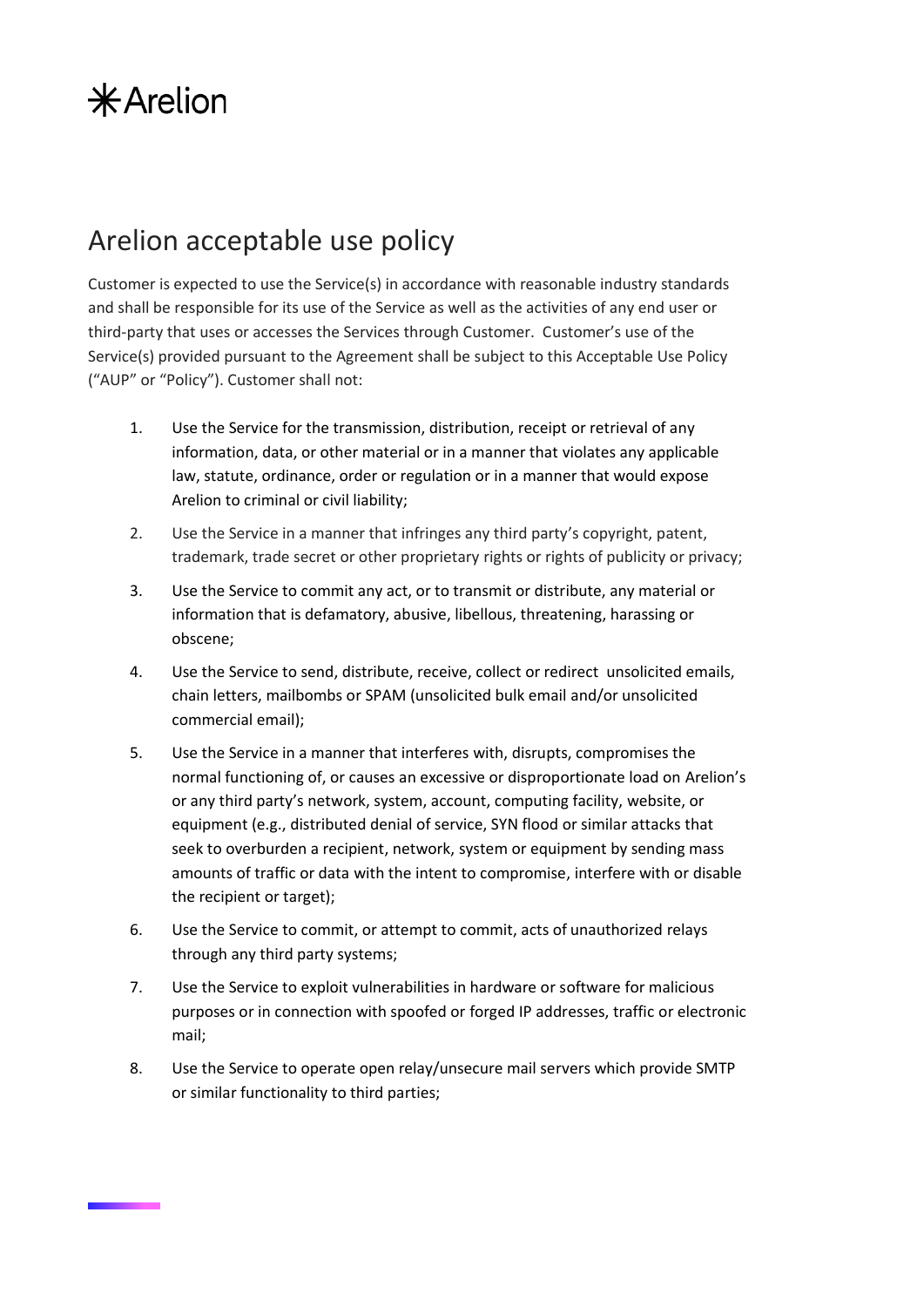## $*$ Arelion

- 9. Use the Service to distribute viruses, Trojan horses, worms, malware, corrupted data or programs or other similar harmful or deleterious software, information, data, materials or programming routines (including port scanning);
- 10. Use the Services in an effort to gain unauthorized access to, or attempt to interfere with or compromise the integrity or security of, any network, system, account, computing facility, website or equipment, including any attempt to probe, scan, test the vulnerability of, penetrate or circumvent the security of a network, system, account, computing facility, website or equipment;
- 11. Use the Service to monitor any data, communications or information on any network, system, account, computing facility, website or equipment without appropriate authorization; or
- 12. Use the Service to introduce false or misleading information into the Internet or any other network (e.g., incorrect or deceptive routing information or spoofed IP addresses), to announce a network or autonomous system or IP address space not properly registered with and/or assigned to the user by an appropriate authority, or in connection with hijacked IP address space or a hijacked ASN.

Customer agrees and acknowledges that the violation of this AUP by Customer's subscribers, end-users or customers or any third-party that gains access to the Service through Customer shall be deemed to be a violation by Customer of the AUP. Customer is solely responsible for any use of the Service provided by Arelion and nothing in this Policy obligates Arelion to monitor, edit, manage or censor Customer's use of the Services. Arelion makes no guarantee regarding, and assume no liability for, the security and integrity of any data, material or information a Customer transmits via the Service or over the Internet.

Arelion reserves the right to rely on information disclosed, reported or received from third parties, including without limitation from organizations that track spam and other cyber abuses and threats, in determining whether Customer's use of the Service(s) is in compliance with or in violation of this AUP. Arelion agrees to use reasonable efforts to notify Customer by electronic mail of any violations of the AUP and to give Customer an opportunity to correct any violations before taking action, provided that Arelion shall reserve the right to suspend or block Service without notice in cases where the operation, security, or integrity of Arelion's or a third-party' network, system, account, computing facility, website, or equipment is threatened, disrupted or compromised by Customer's violation of the AUP, in cases where Customer's violation of this AUP involves illegal activities or could subject Arelion to criminal or civil liability, in cases where Customer is unavailable or there have been repeated AUP violations, or in cases involving, for example,